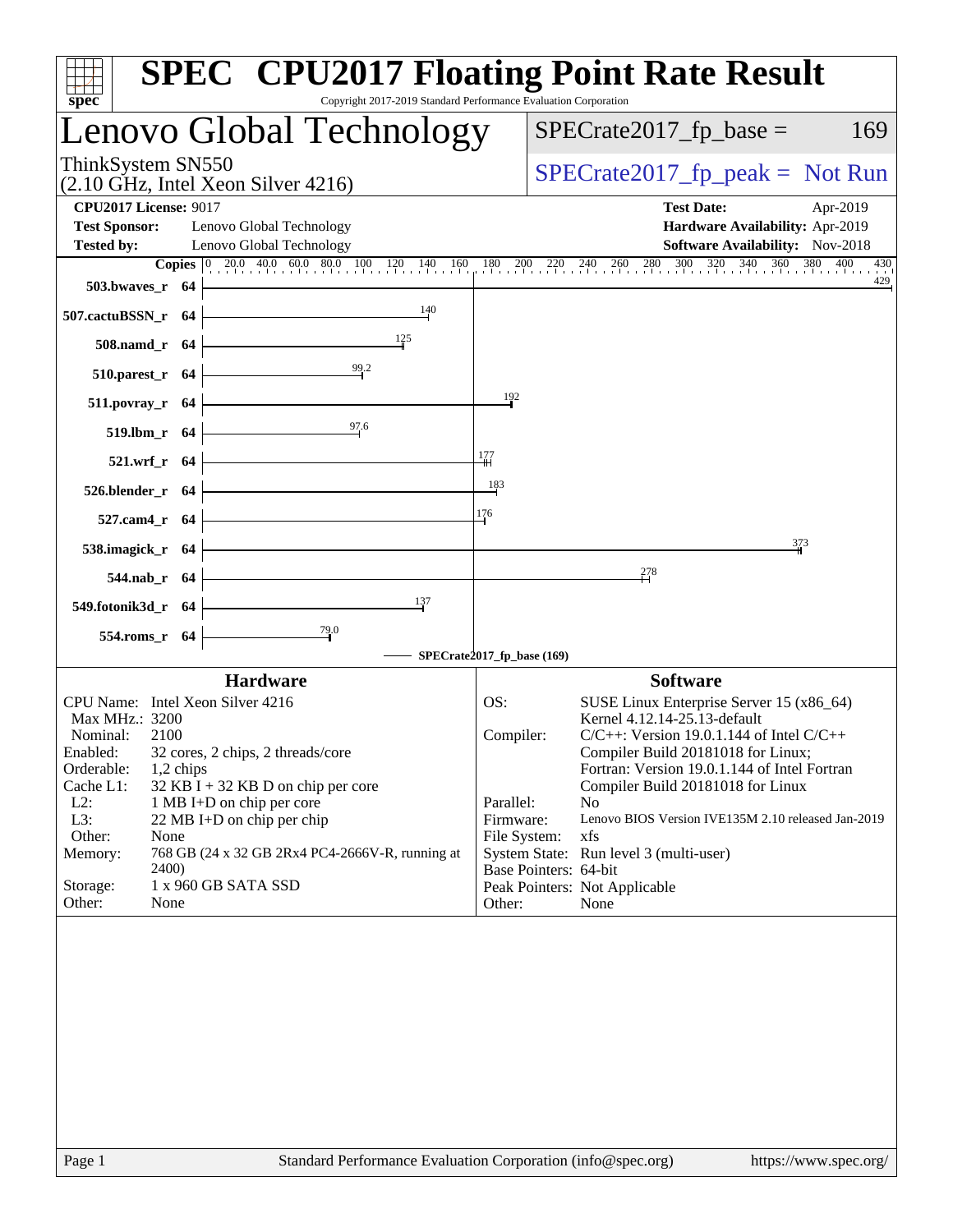

# Lenovo Global Technology

 $SPECTate2017<sub>fr</sub> base = 169$ 

(2.10 GHz, Intel Xeon Silver 4216)

ThinkSystem SN550<br>  $SPECTR_{12}$  [SPECrate2017\\_fp\\_peak =](http://www.spec.org/auto/cpu2017/Docs/result-fields.html#SPECrate2017fppeak) Not Run

**[Test Sponsor:](http://www.spec.org/auto/cpu2017/Docs/result-fields.html#TestSponsor)** Lenovo Global Technology **[Hardware Availability:](http://www.spec.org/auto/cpu2017/Docs/result-fields.html#HardwareAvailability)** Apr-2019 **[Tested by:](http://www.spec.org/auto/cpu2017/Docs/result-fields.html#Testedby)** Lenovo Global Technology **[Software Availability:](http://www.spec.org/auto/cpu2017/Docs/result-fields.html#SoftwareAvailability)** Nov-2018

**[CPU2017 License:](http://www.spec.org/auto/cpu2017/Docs/result-fields.html#CPU2017License)** 9017 **[Test Date:](http://www.spec.org/auto/cpu2017/Docs/result-fields.html#TestDate)** Apr-2019

#### **[Results Table](http://www.spec.org/auto/cpu2017/Docs/result-fields.html#ResultsTable)**

|                          | <b>Base</b>   |                |                |                |       | <b>Peak</b>    |            |               |                |              |                |              |                |              |
|--------------------------|---------------|----------------|----------------|----------------|-------|----------------|------------|---------------|----------------|--------------|----------------|--------------|----------------|--------------|
| <b>Benchmark</b>         | <b>Copies</b> | <b>Seconds</b> | Ratio          | <b>Seconds</b> | Ratio | <b>Seconds</b> | Ratio      | <b>Copies</b> | <b>Seconds</b> | <b>Ratio</b> | <b>Seconds</b> | <b>Ratio</b> | <b>Seconds</b> | <b>Ratio</b> |
| 503.bwaves_r             | 64            | 1495           | 429            | 1494           | 429   | 1494           | 429        |               |                |              |                |              |                |              |
| 507.cactuBSSN r          | 64            | 576            | 141            | 577            | 140   | 577            | 140        |               |                |              |                |              |                |              |
| $508$ .namd $r$          | 64            | 486            | 125            | 486            | 125   | 489            | 124        |               |                |              |                |              |                |              |
| 510.parest_r             | 64            | 1689           | 99.2           | 1694           | 98.8  | 1685           | 99.3       |               |                |              |                |              |                |              |
| 511.povray_r             | 64            | 779            | 192            | 776            | 193   | 776            | <u>192</u> |               |                |              |                |              |                |              |
| 519.lbm r                | 64            | 691            | 97.6           | 690            | 97.7  | 691            | 97.6       |               |                |              |                |              |                |              |
| $521$ .wrf r             | 64            | 799            | 179            | <u>811</u>     | 177   | 816            | 176        |               |                |              |                |              |                |              |
| 526.blender r            | 64            | 532            | 183            | 533            | 183   | 533            | 183        |               |                |              |                |              |                |              |
| $527$ .cam $4r$          | 64            | 638            | <b>176</b>     | 636            | 176   | 638            | 175        |               |                |              |                |              |                |              |
| 538.imagick_r            | 64            | 429            | 371            | 427            | 373   | 427            | 373        |               |                |              |                |              |                |              |
| $544$ .nab_r             | 64            | 387            | 278            | 394            | 274   | 387            | 278        |               |                |              |                |              |                |              |
| 549.fotonik3d r          | 64            | 1816           | 137            | 1818           | 137   | 1821           | 137        |               |                |              |                |              |                |              |
| $554$ .roms_r            | 64            | 1288           | 79.0           | 1292           | 78.7  | 1279           | 79.5       |               |                |              |                |              |                |              |
| $SPECrate2017$ fp base = |               |                | 169            |                |       |                |            |               |                |              |                |              |                |              |
| $SPECrate2017$ fp peak = |               |                | <b>Not Run</b> |                |       |                |            |               |                |              |                |              |                |              |

Results appear in the [order in which they were run.](http://www.spec.org/auto/cpu2017/Docs/result-fields.html#RunOrder) Bold underlined text [indicates a median measurement.](http://www.spec.org/auto/cpu2017/Docs/result-fields.html#Median)

#### **[Submit Notes](http://www.spec.org/auto/cpu2017/Docs/result-fields.html#SubmitNotes)**

 The numactl mechanism was used to bind copies to processors. The config file option 'submit' was used to generate numactl commands to bind each copy to a specific processor. For details, please see the config file.

#### **[Operating System Notes](http://www.spec.org/auto/cpu2017/Docs/result-fields.html#OperatingSystemNotes)**

Stack size set to unlimited using "ulimit -s unlimited"

#### **[General Notes](http://www.spec.org/auto/cpu2017/Docs/result-fields.html#GeneralNotes)**

Environment variables set by runcpu before the start of the run: LD\_LIBRARY\_PATH = "/home/cpu2017-1.0.5-ic19.0u1/lib/intel64"

 Binaries compiled on a system with 1x Intel Core i9-7900X CPU + 32GB RAM memory using Redhat Enterprise Linux 7.5 Transparent Huge Pages enabled by default Prior to runcpu invocation Filesystem page cache synced and cleared with: sync; echo 3> /proc/sys/vm/drop\_caches runcpu command invoked through numactl i.e.: numactl --interleave=all runcpu <etc> Yes: The test sponsor attests, as of date of publication, that CVE-2017-5754 (Meltdown) is mitigated in the system as tested and documented.

**(Continued on next page)**

| Page 2 | Standard Performance Evaluation Corporation (info@spec.org) | https://www.spec.org/ |
|--------|-------------------------------------------------------------|-----------------------|
|        |                                                             |                       |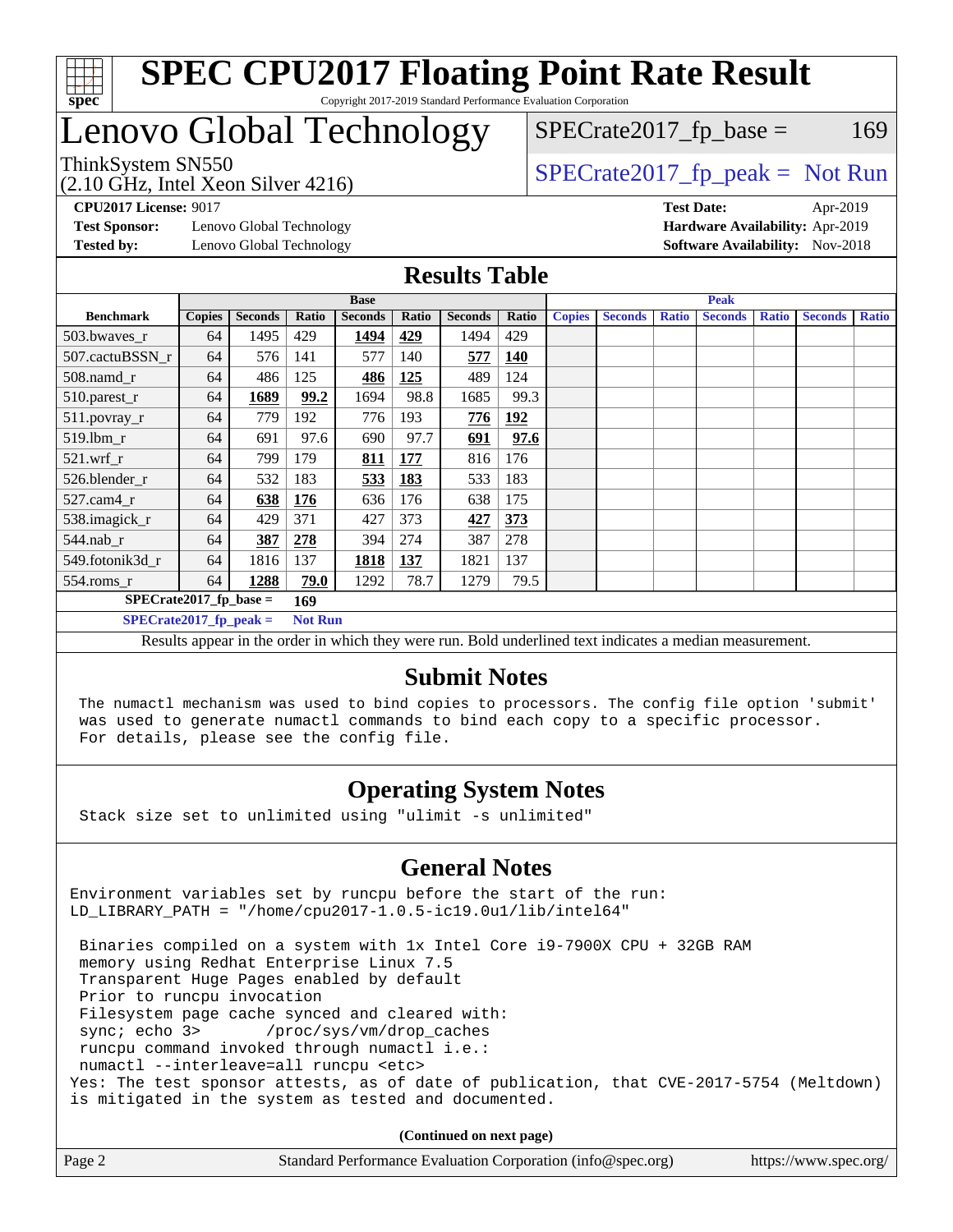

Lenovo Global Technology

 $SPECTate2017<sub>fr</sub> base = 169$ 

(2.10 GHz, Intel Xeon Silver 4216)

ThinkSystem SN550  $SPECrate2017$  fp\_peak = Not Run

**[Test Sponsor:](http://www.spec.org/auto/cpu2017/Docs/result-fields.html#TestSponsor)** Lenovo Global Technology **[Hardware Availability:](http://www.spec.org/auto/cpu2017/Docs/result-fields.html#HardwareAvailability)** Apr-2019 **[Tested by:](http://www.spec.org/auto/cpu2017/Docs/result-fields.html#Testedby)** Lenovo Global Technology **[Software Availability:](http://www.spec.org/auto/cpu2017/Docs/result-fields.html#SoftwareAvailability)** Nov-2018

**[CPU2017 License:](http://www.spec.org/auto/cpu2017/Docs/result-fields.html#CPU2017License)** 9017 **[Test Date:](http://www.spec.org/auto/cpu2017/Docs/result-fields.html#TestDate)** Apr-2019

#### **[General Notes \(Continued\)](http://www.spec.org/auto/cpu2017/Docs/result-fields.html#GeneralNotes)**

Yes: The test sponsor attests, as of date of publication, that CVE-2017-5753 (Spectre variant 1) is mitigated in the system as tested and documented. Yes: The test sponsor attests, as of date of publication, that CVE-2017-5715 (Spectre variant 2) is mitigated in the system as tested and documented. Yes: The test sponsor attests, as of date of publication, that CVE-2018-3640 (Spectre variant 3a) is mitigated in the system as tested and documented. Yes: The test sponsor attests, as of date of publication, that CVE-2018-3639 (Spectre variant 4) is mitigated in the system as tested and documented.

#### **[Platform Notes](http://www.spec.org/auto/cpu2017/Docs/result-fields.html#PlatformNotes)**

Page 3 Standard Performance Evaluation Corporation [\(info@spec.org\)](mailto:info@spec.org) <https://www.spec.org/> BIOS configuration: Choose Operating Mode set to Maximum Performance Trusted Execution Technology set to Enable SNC set to Enable CPU Frequency Limits set to Restrict Maximum Frequency Workload Configuration set to I/O Sensitive Sysinfo program /home/cpu2017-1.0.5-ic19.0u1/bin/sysinfo Rev: r5974 of 2018-05-19 9bcde8f2999c33d61f64985e45859ea9 running on linux-30ed Fri Apr 26 01:36:30 2019 SUT (System Under Test) info as seen by some common utilities. For more information on this section, see <https://www.spec.org/cpu2017/Docs/config.html#sysinfo> From /proc/cpuinfo model name : Intel(R) Xeon(R) Silver 4216 CPU @ 2.10GHz 2 "physical id"s (chips) 64 "processors" cores, siblings (Caution: counting these is hw and system dependent. The following excerpts from /proc/cpuinfo might not be reliable. Use with caution.) cpu cores : 16 siblings : 32 physical 0: cores 0 1 2 3 4 5 6 7 8 9 10 11 12 13 14 15 physical 1: cores 0 1 2 3 4 5 6 7 8 9 10 11 12 13 14 15 From lscpu: Architecture: x86\_64<br>
CPU op-mode(s): 32-bit, 64-bit CPU op-mode $(s)$ : Byte Order: Little Endian  $CPU(s):$  64 On-line CPU(s) list: 0-63 Thread(s) per core: 2 Core(s) per socket: 16 Socket(s): 2 NUMA node(s): 4 **(Continued on next page)**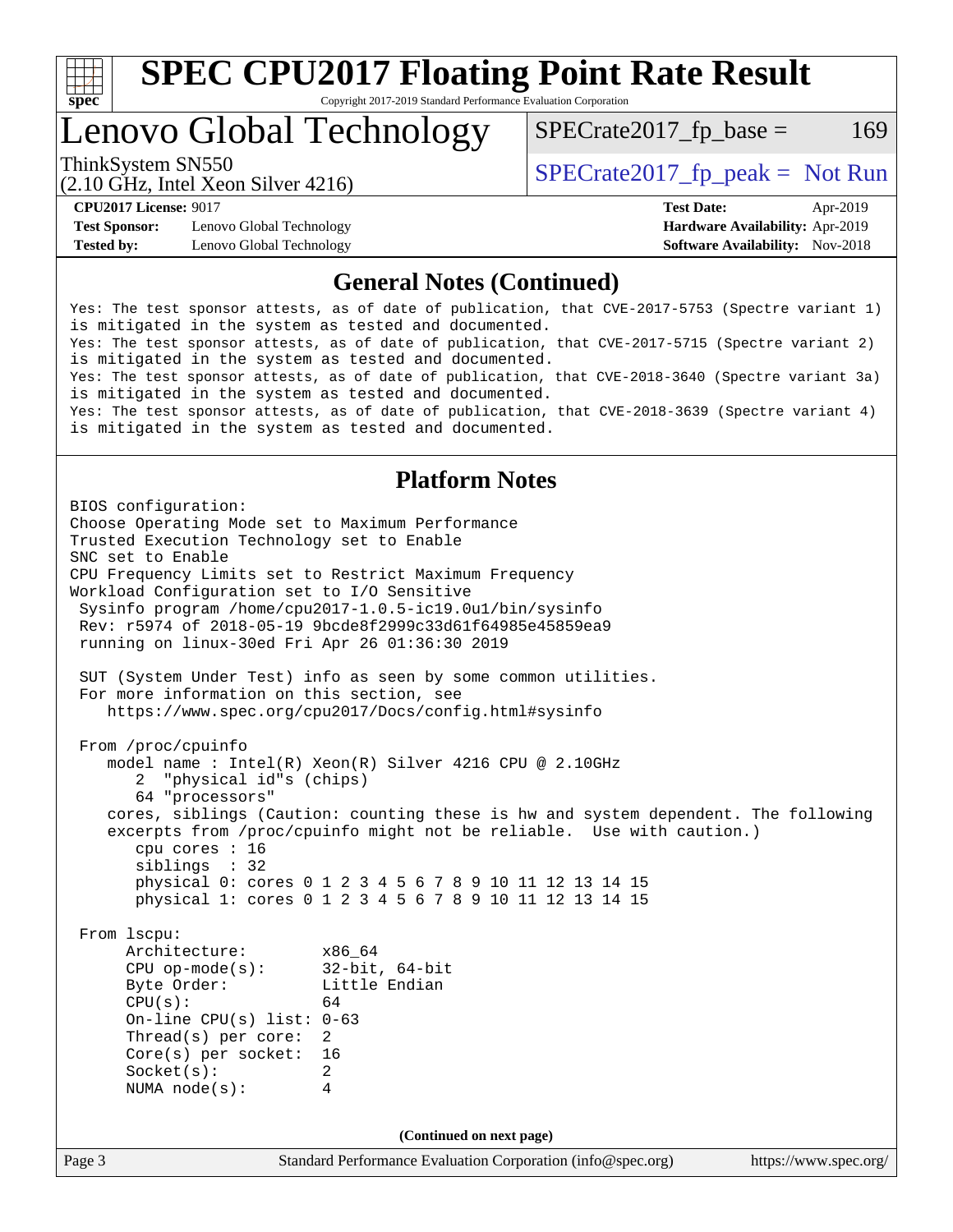

# **[SPEC CPU2017 Floating Point Rate Result](http://www.spec.org/auto/cpu2017/Docs/result-fields.html#SPECCPU2017FloatingPointRateResult)**

Copyright 2017-2019 Standard Performance Evaluation Corporation

# Lenovo Global Technology

 $SPECrate2017_fp\_base = 169$ 

(2.10 GHz, Intel Xeon Silver 4216)

ThinkSystem SN550<br>  $(2.10 \text{ GHz})$  Intel Yeon Silver 4216)

**[CPU2017 License:](http://www.spec.org/auto/cpu2017/Docs/result-fields.html#CPU2017License)** 9017 **[Test Date:](http://www.spec.org/auto/cpu2017/Docs/result-fields.html#TestDate)** Apr-2019

**[Test Sponsor:](http://www.spec.org/auto/cpu2017/Docs/result-fields.html#TestSponsor)** Lenovo Global Technology **[Hardware Availability:](http://www.spec.org/auto/cpu2017/Docs/result-fields.html#HardwareAvailability)** Apr-2019 **[Tested by:](http://www.spec.org/auto/cpu2017/Docs/result-fields.html#Testedby)** Lenovo Global Technology **[Software Availability:](http://www.spec.org/auto/cpu2017/Docs/result-fields.html#SoftwareAvailability)** Nov-2018

#### **[Platform Notes \(Continued\)](http://www.spec.org/auto/cpu2017/Docs/result-fields.html#PlatformNotes)**

| Vendor ID:                                                                           | GenuineIntel                                                                         |  |  |  |  |  |  |
|--------------------------------------------------------------------------------------|--------------------------------------------------------------------------------------|--|--|--|--|--|--|
| CPU family:                                                                          | 6                                                                                    |  |  |  |  |  |  |
| Model:                                                                               | 85                                                                                   |  |  |  |  |  |  |
| Model name:                                                                          | $Intel(R) Xeon(R) Silver 4216 CPU @ 2.10GHz$                                         |  |  |  |  |  |  |
| Stepping:                                                                            | 6                                                                                    |  |  |  |  |  |  |
| CPU MHz:                                                                             | 2100.000                                                                             |  |  |  |  |  |  |
| CPU max MHz:                                                                         | 3200.0000                                                                            |  |  |  |  |  |  |
| CPU min MHz:                                                                         | 800.0000                                                                             |  |  |  |  |  |  |
| BogoMIPS:                                                                            | 4200.00                                                                              |  |  |  |  |  |  |
| Virtualization:                                                                      | $VT - x$                                                                             |  |  |  |  |  |  |
| L1d cache:                                                                           | 32K                                                                                  |  |  |  |  |  |  |
| Lli cache:                                                                           | 32K                                                                                  |  |  |  |  |  |  |
| $L2$ cache:                                                                          | 1024K                                                                                |  |  |  |  |  |  |
| L3 cache:                                                                            | 22528K                                                                               |  |  |  |  |  |  |
| NUMA node0 CPU(s):                                                                   | $0-3, 8-11, 32-35, 40-43$                                                            |  |  |  |  |  |  |
| NUMA $model$ $CPU(s):$                                                               | 4-7,12-15,36-39,44-47                                                                |  |  |  |  |  |  |
| NUMA node2 CPU(s):                                                                   | 16–19,24–27,48–51,56–59                                                              |  |  |  |  |  |  |
| NUMA $node3$ $CPU(s):$                                                               | $20 - 23, 28 - 31, 52 - 55, 60 - 63$                                                 |  |  |  |  |  |  |
| Flags:                                                                               | fpu vme de pse tsc msr pae mce cx8 apic sep mtrr pge mca cmov                        |  |  |  |  |  |  |
|                                                                                      | pat pse36 clflush dts acpi mmx fxsr sse sse2 ss ht tm pbe syscall nx pdpelgb rdtscp  |  |  |  |  |  |  |
|                                                                                      | lm constant_tsc art arch_perfmon pebs bts rep_good nopl xtopology nonstop_tsc cpuid  |  |  |  |  |  |  |
|                                                                                      | aperfmperf pni pclmulqdq dtes64 ds_cpl vmx smx est tm2 ssse3 sdbg fma cx16 xtpr pdcm |  |  |  |  |  |  |
|                                                                                      | pcid dca sse4_1 sse4_2 x2apic movbe popcnt tsc_deadline_timer aes xsave avx f16c     |  |  |  |  |  |  |
|                                                                                      | rdrand lahf_lm abm 3dnowprefetch cpuid_fault epb cat_13 cdp_13 invpcid_single ssbd   |  |  |  |  |  |  |
|                                                                                      | mba ibrs ibpb stibp tpr_shadow vnmi flexpriority ept vpid fsgsbase tsc_adjust bmil   |  |  |  |  |  |  |
| hle avx2 smep bmi2 erms invpcid rtm cqm mpx rdt_a avx512f avx512dq rdseed adx smap   |                                                                                      |  |  |  |  |  |  |
| clflushopt clwb intel_pt avx512cd avx512bw avx512vl xsaveopt xsavec xgetbvl xsaves   |                                                                                      |  |  |  |  |  |  |
| cqm_llc cqm_occup_llc cqm_mbm_total cqm_mbm_local dtherm ida arat pln pts pku ospke  |                                                                                      |  |  |  |  |  |  |
| avx512_vnni flush_l1d arch_capabilities                                              |                                                                                      |  |  |  |  |  |  |
|                                                                                      |                                                                                      |  |  |  |  |  |  |
| /proc/cpuinfo cache data                                                             |                                                                                      |  |  |  |  |  |  |
| cache size : $22528$ KB                                                              |                                                                                      |  |  |  |  |  |  |
| From numactl --hardware WARNING: a numactl 'node' might or might not correspond to a |                                                                                      |  |  |  |  |  |  |
| physical chip.                                                                       |                                                                                      |  |  |  |  |  |  |
| $available: 4 nodes (0-3)$                                                           |                                                                                      |  |  |  |  |  |  |
|                                                                                      | node 0 cpus: 0 1 2 3 8 9 10 11 32 33 34 35 40 41 42 43                               |  |  |  |  |  |  |
| node 0 size: 193135 MB                                                               |                                                                                      |  |  |  |  |  |  |
| node 0 free: 186732 MB                                                               |                                                                                      |  |  |  |  |  |  |
| node 1 cpus: 4 5 6 7 12 13 14 15 36 37 38 39 44 45 46 47                             |                                                                                      |  |  |  |  |  |  |
| node 1 size: 193493 MB                                                               |                                                                                      |  |  |  |  |  |  |
| node 1 free: 193225 MB                                                               |                                                                                      |  |  |  |  |  |  |
|                                                                                      | node 2 cpus: 16 17 18 19 24 25 26 27 48 49 50 51 56 57 58 59                         |  |  |  |  |  |  |
| node 2 size: 193522 MB                                                               |                                                                                      |  |  |  |  |  |  |
| node 2 free: 193264 MB                                                               |                                                                                      |  |  |  |  |  |  |
|                                                                                      | node 3 cpus: 20 21 22 23 28 29 30 31 52 53 54 55 60 61 62 63                         |  |  |  |  |  |  |
| node 3 size: 193519 MB                                                               |                                                                                      |  |  |  |  |  |  |
|                                                                                      |                                                                                      |  |  |  |  |  |  |
| (Continued on next page)                                                             |                                                                                      |  |  |  |  |  |  |
|                                                                                      |                                                                                      |  |  |  |  |  |  |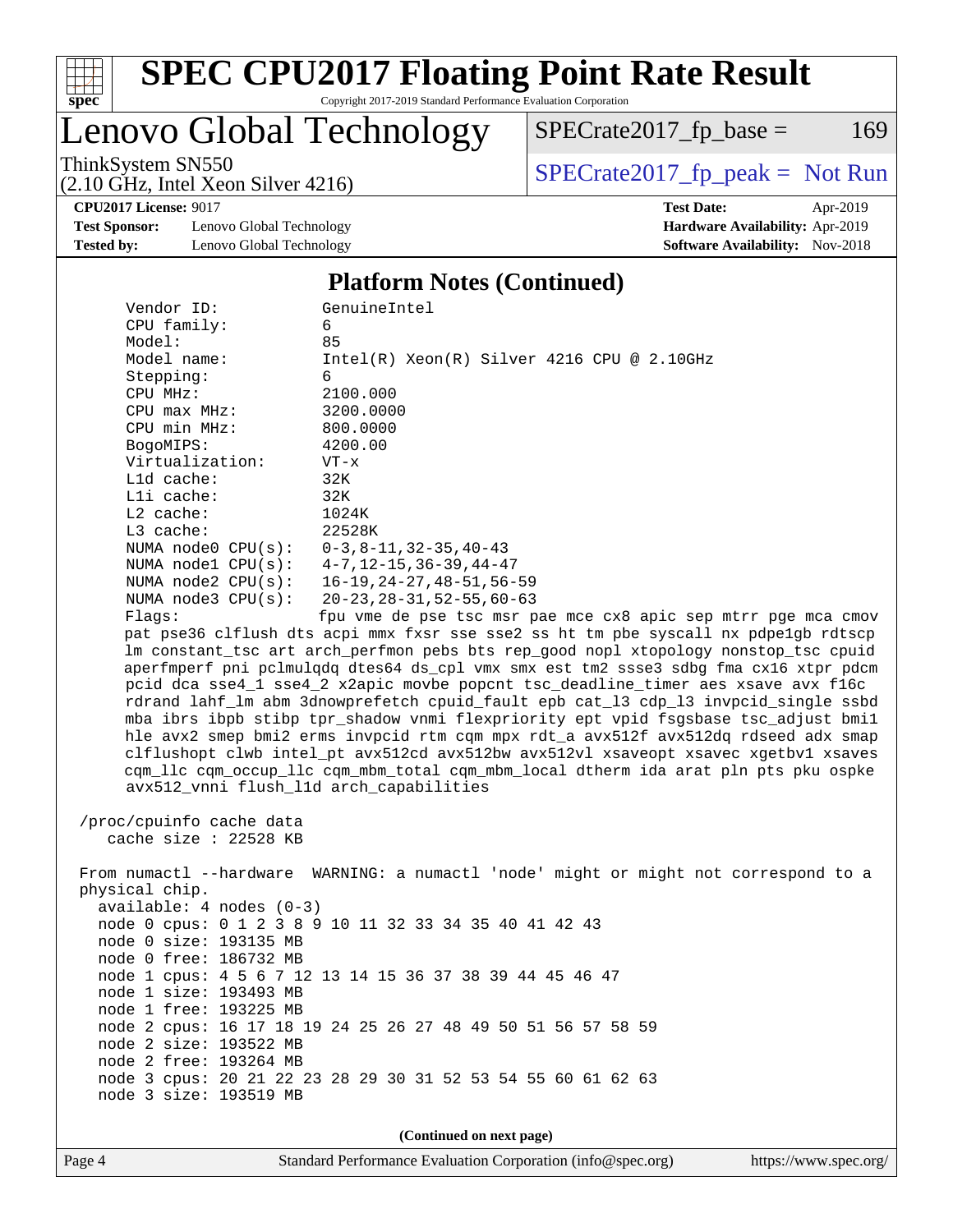| <b>SPEC CPU2017 Floating Point Rate Result</b><br>Copyright 2017-2019 Standard Performance Evaluation Corporation<br>spec <sup>®</sup>                                                                                                                                                                                                                                                                                                                                                                                                                                                                                                                                                                                                                                                                                                                                                                                                                                                                                                                                                                                                                                                                                                                                                                                                                                                                                                                                                                                              |                                                                                                     |
|-------------------------------------------------------------------------------------------------------------------------------------------------------------------------------------------------------------------------------------------------------------------------------------------------------------------------------------------------------------------------------------------------------------------------------------------------------------------------------------------------------------------------------------------------------------------------------------------------------------------------------------------------------------------------------------------------------------------------------------------------------------------------------------------------------------------------------------------------------------------------------------------------------------------------------------------------------------------------------------------------------------------------------------------------------------------------------------------------------------------------------------------------------------------------------------------------------------------------------------------------------------------------------------------------------------------------------------------------------------------------------------------------------------------------------------------------------------------------------------------------------------------------------------|-----------------------------------------------------------------------------------------------------|
| Lenovo Global Technology                                                                                                                                                                                                                                                                                                                                                                                                                                                                                                                                                                                                                                                                                                                                                                                                                                                                                                                                                                                                                                                                                                                                                                                                                                                                                                                                                                                                                                                                                                            | $SPECrate2017_fp\_base =$<br>169                                                                    |
| ThinkSystem SN550<br>$(2.10 \text{ GHz}, \text{Intel Xeon Silver } 4216)$                                                                                                                                                                                                                                                                                                                                                                                                                                                                                                                                                                                                                                                                                                                                                                                                                                                                                                                                                                                                                                                                                                                                                                                                                                                                                                                                                                                                                                                           | $SPECrate2017_fp\_peak = Not Run$                                                                   |
| <b>CPU2017 License: 9017</b><br><b>Test Sponsor:</b><br>Lenovo Global Technology<br>Tested by:<br>Lenovo Global Technology                                                                                                                                                                                                                                                                                                                                                                                                                                                                                                                                                                                                                                                                                                                                                                                                                                                                                                                                                                                                                                                                                                                                                                                                                                                                                                                                                                                                          | <b>Test Date:</b><br>Apr-2019<br>Hardware Availability: Apr-2019<br>Software Availability: Nov-2018 |
| <b>Platform Notes (Continued)</b>                                                                                                                                                                                                                                                                                                                                                                                                                                                                                                                                                                                                                                                                                                                                                                                                                                                                                                                                                                                                                                                                                                                                                                                                                                                                                                                                                                                                                                                                                                   |                                                                                                     |
| node 3 free: 193261 MB<br>node distances:<br>node<br>$\mathbf{0}$<br>1<br>2<br>3<br>0:<br>11<br>21<br>21<br>10<br>21<br>1:<br>11 10<br>21<br>21<br>10<br>2 :<br>21<br>11<br>3:<br>21<br>11<br>21<br>10<br>From /proc/meminfo<br>MemTotal:<br>792239452 kB<br>HugePages_Total:<br>0<br>Hugepagesize:<br>2048 kB<br>From /etc/*release* /etc/*version*<br>os-release:<br>NAME="SLES"<br>VERSION="15"<br>VERSION ID="15"<br>PRETTY_NAME="SUSE Linux Enterprise Server 15"<br>ID="sles"<br>ID_LIKE="suse"<br>ANSI COLOR="0;32"<br>$CPE\_NAME='cpe://o:suse: sles:15"$<br>uname $-a$ :<br>Linux linux-30ed 4.12.14-25.13-default #1 SMP Tue Aug 14 15:07:35 UTC 2018 (947aa51)<br>x86_64 x86_64 x86_64 GNU/Linux<br>Kernel self-reported vulnerability status:<br>CVE-2017-5754 (Meltdown):<br>Not affected<br>CVE-2017-5753 (Spectre variant 1): Mitigation: __user pointer sanitization<br>CVE-2017-5715 (Spectre variant 2): Mitigation: Indirect Branch Restricted Speculation,<br>IBPB, IBRS_FW<br>run-level 3 Apr 26 01:35<br>SPEC is set to: /home/cpu2017-1.0.5-ic19.0u1<br>Type Size Used Avail Use% Mounted on<br>Filesystem<br>/dev/sda3<br>xfs 893G<br>41G 852G<br>$5\%$ /<br>Additional information from dmidecode follows. WARNING: Use caution when you interpret<br>this section. The 'dmidecode' program reads system data which is "intended to allow<br>hardware to be accurately determined", but the intent may not be met, as there are<br>frequent changes to hardware, firmware, and the "DMTF SMBIOS" standard. |                                                                                                     |
| BIOS Lenovo -[IVE135M-2.10]- 01/16/2019<br>Memory:                                                                                                                                                                                                                                                                                                                                                                                                                                                                                                                                                                                                                                                                                                                                                                                                                                                                                                                                                                                                                                                                                                                                                                                                                                                                                                                                                                                                                                                                                  |                                                                                                     |
| (Continued on next page)                                                                                                                                                                                                                                                                                                                                                                                                                                                                                                                                                                                                                                                                                                                                                                                                                                                                                                                                                                                                                                                                                                                                                                                                                                                                                                                                                                                                                                                                                                            |                                                                                                     |
| Page 5<br>Standard Performance Evaluation Corporation (info@spec.org)                                                                                                                                                                                                                                                                                                                                                                                                                                                                                                                                                                                                                                                                                                                                                                                                                                                                                                                                                                                                                                                                                                                                                                                                                                                                                                                                                                                                                                                               | https://www.spec.org/                                                                               |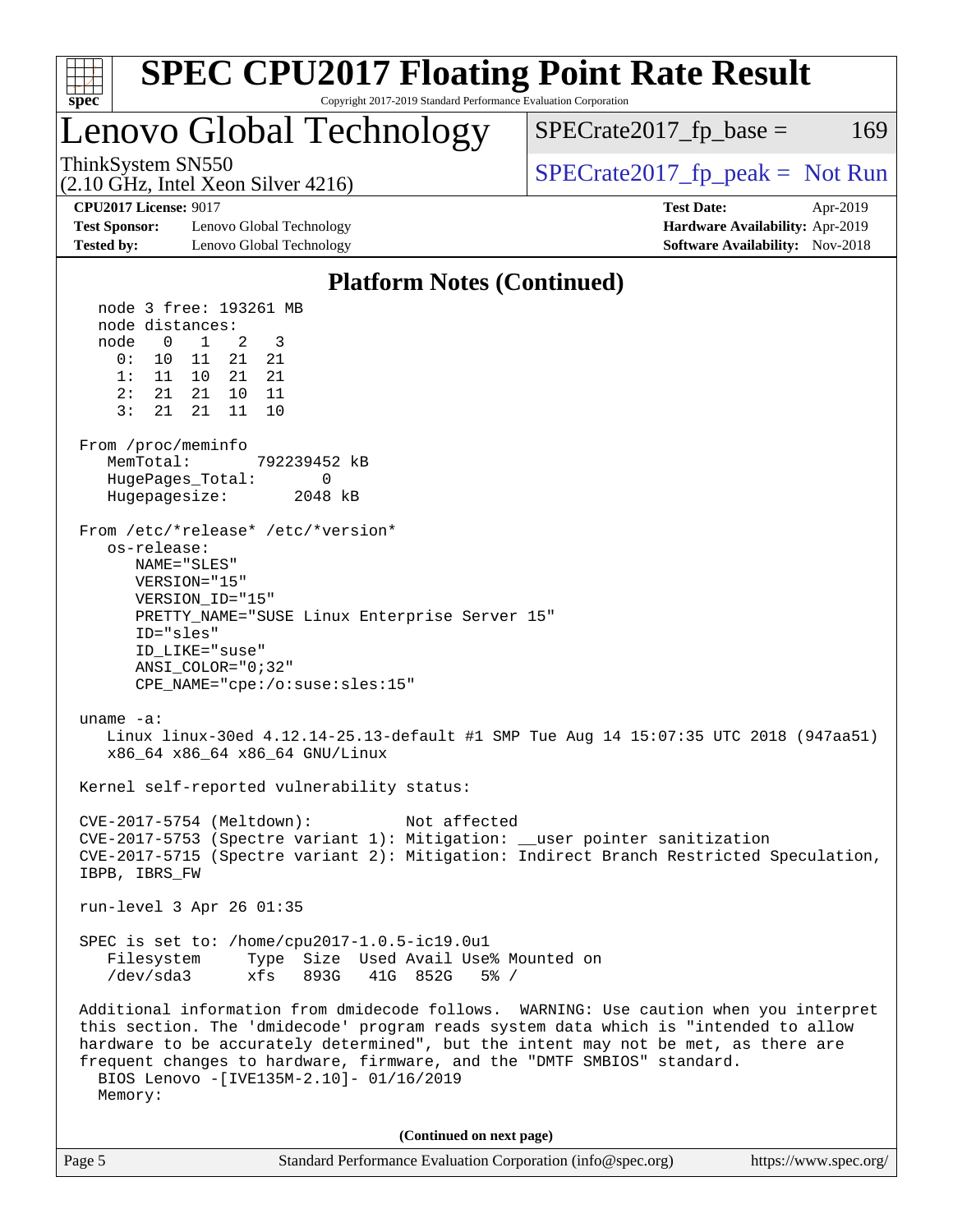

### Lenovo Global Technology

 $SPECTate2017_fp\_peak = Not Run$ 

 $SPECTate2017_fp\_base = 169$ 

# (2.10 GHz, Intel Xeon Silver 4216)

**[CPU2017 License:](http://www.spec.org/auto/cpu2017/Docs/result-fields.html#CPU2017License)** 9017 **[Test Date:](http://www.spec.org/auto/cpu2017/Docs/result-fields.html#TestDate)** Apr-2019 **[Test Sponsor:](http://www.spec.org/auto/cpu2017/Docs/result-fields.html#TestSponsor)** Lenovo Global Technology **[Hardware Availability:](http://www.spec.org/auto/cpu2017/Docs/result-fields.html#HardwareAvailability)** Apr-2019 **[Tested by:](http://www.spec.org/auto/cpu2017/Docs/result-fields.html#Testedby)** Lenovo Global Technology **[Software Availability:](http://www.spec.org/auto/cpu2017/Docs/result-fields.html#SoftwareAvailability)** Nov-2018

#### **[Platform Notes \(Continued\)](http://www.spec.org/auto/cpu2017/Docs/result-fields.html#PlatformNotes)**

24x Samsung M393A4K40BB2-CTD 32 GB 2 rank 2666, configured at 2400

(End of data from sysinfo program)

#### **[Compiler Version Notes](http://www.spec.org/auto/cpu2017/Docs/result-fields.html#CompilerVersionNotes)**

| Standard Performance Evaluation Corporation (info@spec.org)<br>Page 6                                                                                                                | https://www.spec.org/ |
|--------------------------------------------------------------------------------------------------------------------------------------------------------------------------------------|-----------------------|
| (Continued on next page)                                                                                                                                                             |                       |
| Copyright (C) 1985-2018 Intel Corporation. All rights reserved.                                                                                                                      |                       |
| $Intel(R)$ Fortran Intel(R) 64 Compiler for applications running on Intel(R)<br>64, Version 19.0.1.144 Build 20181018                                                                |                       |
| Version 19.0.1.144 Build 20181018<br>Copyright (C) 1985-2018 Intel Corporation. All rights reserved.                                                                                 |                       |
| Copyright (C) 1985-2018 Intel Corporation. All rights reserved.<br>Intel(R) C Intel(R) 64 Compiler for applications running on Intel(R) 64,                                          |                       |
| Intel(R) $C++$ Intel(R) 64 Compiler for applications running on Intel(R) 64,<br>Version 19.0.1.144 Build 20181018                                                                    |                       |
| FC 507.cactuBSSN r(base)                                                                                                                                                             |                       |
|                                                                                                                                                                                      |                       |
| Copyright (C) 1985-2018 Intel Corporation. All rights reserved.                                                                                                                      |                       |
| Intel(R) C Intel(R) 64 Compiler for applications running on Intel(R) 64,<br>Version 19.0.1.144 Build 20181018                                                                        |                       |
| Version 19.0.1.144 Build 20181018<br>Copyright (C) 1985-2018 Intel Corporation. All rights reserved.                                                                                 |                       |
| Intel(R) $C++$ Intel(R) 64 Compiler for applications running on Intel(R) 64,                                                                                                         |                       |
| CC 511.povray_r(base) 526.blender_r(base)                                                                                                                                            |                       |
|                                                                                                                                                                                      |                       |
| Intel(R) $C++$ Intel(R) 64 Compiler for applications running on Intel(R) 64,<br>Version 19.0.1.144 Build 20181018<br>Copyright (C) 1985-2018 Intel Corporation. All rights reserved. |                       |
| CXXC 508.namd_r(base) 510.parest_r(base)                                                                                                                                             |                       |
| -----------------------------------                                                                                                                                                  |                       |
| Version 19.0.1.144 Build 20181018<br>Copyright (C) 1985-2018 Intel Corporation. All rights reserved.                                                                                 |                       |
| Intel(R) C Intel(R) 64 Compiler for applications running on Intel(R) 64,                                                                                                             |                       |
| CC 519.1bm_r(base) 538.imagick_r(base) 544.nab_r(base)                                                                                                                               |                       |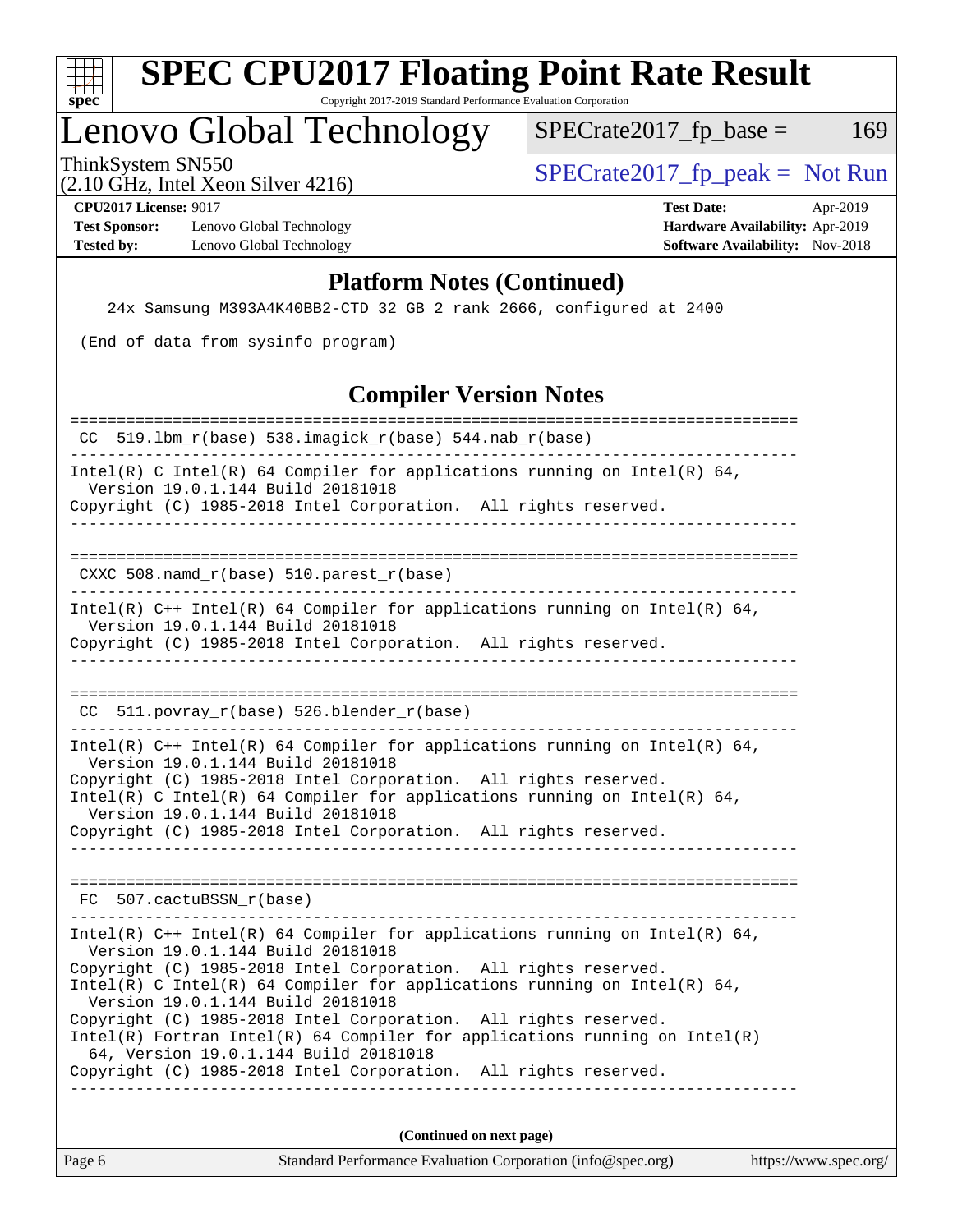

### Lenovo Global Technology

ThinkSystem SN550  $SPECrate2017$  fp\_peak = Not Run

 $SPECTate2017<sub>fr</sub> base = 169$ 

(2.10 GHz, Intel Xeon Silver 4216)

**[Test Sponsor:](http://www.spec.org/auto/cpu2017/Docs/result-fields.html#TestSponsor)** Lenovo Global Technology **[Hardware Availability:](http://www.spec.org/auto/cpu2017/Docs/result-fields.html#HardwareAvailability)** Apr-2019 **[Tested by:](http://www.spec.org/auto/cpu2017/Docs/result-fields.html#Testedby)** Lenovo Global Technology **[Software Availability:](http://www.spec.org/auto/cpu2017/Docs/result-fields.html#SoftwareAvailability)** Nov-2018

**[CPU2017 License:](http://www.spec.org/auto/cpu2017/Docs/result-fields.html#CPU2017License)** 9017 **[Test Date:](http://www.spec.org/auto/cpu2017/Docs/result-fields.html#TestDate)** Apr-2019

### **[Compiler Version Notes \(Continued\)](http://www.spec.org/auto/cpu2017/Docs/result-fields.html#CompilerVersionNotes)**

============================================================================== FC 503.bwaves\_r(base) 549.fotonik3d\_r(base) 554.roms\_r(base) ------------------------------------------------------------------------------ Intel(R) Fortran Intel(R) 64 Compiler for applications running on Intel(R) 64, Version 19.0.1.144 Build 20181018 Copyright (C) 1985-2018 Intel Corporation. All rights reserved. ------------------------------------------------------------------------------ ============================================================================== CC 521.wrf\_r(base) 527.cam4\_r(base) ------------------------------------------------------------------------------ Intel(R) Fortran Intel(R)  $64$  Compiler for applications running on Intel(R) 64, Version 19.0.1.144 Build 20181018 Copyright (C) 1985-2018 Intel Corporation. All rights reserved. Intel(R) C Intel(R) 64 Compiler for applications running on Intel(R) 64, Version 19.0.1.144 Build 20181018 Copyright (C) 1985-2018 Intel Corporation. All rights reserved. ------------------------------------------------------------------------------

### **[Base Compiler Invocation](http://www.spec.org/auto/cpu2017/Docs/result-fields.html#BaseCompilerInvocation)**

[C benchmarks](http://www.spec.org/auto/cpu2017/Docs/result-fields.html#Cbenchmarks): [icc -m64 -std=c11](http://www.spec.org/cpu2017/results/res2019q2/cpu2017-20190429-13115.flags.html#user_CCbase_intel_icc_64bit_c11_33ee0cdaae7deeeab2a9725423ba97205ce30f63b9926c2519791662299b76a0318f32ddfffdc46587804de3178b4f9328c46fa7c2b0cd779d7a61945c91cd35)

[C++ benchmarks:](http://www.spec.org/auto/cpu2017/Docs/result-fields.html#CXXbenchmarks) [icpc -m64](http://www.spec.org/cpu2017/results/res2019q2/cpu2017-20190429-13115.flags.html#user_CXXbase_intel_icpc_64bit_4ecb2543ae3f1412ef961e0650ca070fec7b7afdcd6ed48761b84423119d1bf6bdf5cad15b44d48e7256388bc77273b966e5eb805aefd121eb22e9299b2ec9d9)

[Fortran benchmarks](http://www.spec.org/auto/cpu2017/Docs/result-fields.html#Fortranbenchmarks): [ifort -m64](http://www.spec.org/cpu2017/results/res2019q2/cpu2017-20190429-13115.flags.html#user_FCbase_intel_ifort_64bit_24f2bb282fbaeffd6157abe4f878425411749daecae9a33200eee2bee2fe76f3b89351d69a8130dd5949958ce389cf37ff59a95e7a40d588e8d3a57e0c3fd751)

[Benchmarks using both Fortran and C](http://www.spec.org/auto/cpu2017/Docs/result-fields.html#BenchmarksusingbothFortranandC): [ifort -m64](http://www.spec.org/cpu2017/results/res2019q2/cpu2017-20190429-13115.flags.html#user_CC_FCbase_intel_ifort_64bit_24f2bb282fbaeffd6157abe4f878425411749daecae9a33200eee2bee2fe76f3b89351d69a8130dd5949958ce389cf37ff59a95e7a40d588e8d3a57e0c3fd751) [icc -m64 -std=c11](http://www.spec.org/cpu2017/results/res2019q2/cpu2017-20190429-13115.flags.html#user_CC_FCbase_intel_icc_64bit_c11_33ee0cdaae7deeeab2a9725423ba97205ce30f63b9926c2519791662299b76a0318f32ddfffdc46587804de3178b4f9328c46fa7c2b0cd779d7a61945c91cd35)

[Benchmarks using both C and C++](http://www.spec.org/auto/cpu2017/Docs/result-fields.html#BenchmarksusingbothCandCXX): [icpc -m64](http://www.spec.org/cpu2017/results/res2019q2/cpu2017-20190429-13115.flags.html#user_CC_CXXbase_intel_icpc_64bit_4ecb2543ae3f1412ef961e0650ca070fec7b7afdcd6ed48761b84423119d1bf6bdf5cad15b44d48e7256388bc77273b966e5eb805aefd121eb22e9299b2ec9d9) [icc -m64 -std=c11](http://www.spec.org/cpu2017/results/res2019q2/cpu2017-20190429-13115.flags.html#user_CC_CXXbase_intel_icc_64bit_c11_33ee0cdaae7deeeab2a9725423ba97205ce30f63b9926c2519791662299b76a0318f32ddfffdc46587804de3178b4f9328c46fa7c2b0cd779d7a61945c91cd35)

[Benchmarks using Fortran, C, and C++:](http://www.spec.org/auto/cpu2017/Docs/result-fields.html#BenchmarksusingFortranCandCXX) [icpc -m64](http://www.spec.org/cpu2017/results/res2019q2/cpu2017-20190429-13115.flags.html#user_CC_CXX_FCbase_intel_icpc_64bit_4ecb2543ae3f1412ef961e0650ca070fec7b7afdcd6ed48761b84423119d1bf6bdf5cad15b44d48e7256388bc77273b966e5eb805aefd121eb22e9299b2ec9d9) [icc -m64 -std=c11](http://www.spec.org/cpu2017/results/res2019q2/cpu2017-20190429-13115.flags.html#user_CC_CXX_FCbase_intel_icc_64bit_c11_33ee0cdaae7deeeab2a9725423ba97205ce30f63b9926c2519791662299b76a0318f32ddfffdc46587804de3178b4f9328c46fa7c2b0cd779d7a61945c91cd35) [ifort -m64](http://www.spec.org/cpu2017/results/res2019q2/cpu2017-20190429-13115.flags.html#user_CC_CXX_FCbase_intel_ifort_64bit_24f2bb282fbaeffd6157abe4f878425411749daecae9a33200eee2bee2fe76f3b89351d69a8130dd5949958ce389cf37ff59a95e7a40d588e8d3a57e0c3fd751)

### **[Base Portability Flags](http://www.spec.org/auto/cpu2017/Docs/result-fields.html#BasePortabilityFlags)**

503.bwaves\_r: [-DSPEC\\_LP64](http://www.spec.org/cpu2017/results/res2019q2/cpu2017-20190429-13115.flags.html#suite_basePORTABILITY503_bwaves_r_DSPEC_LP64)

**(Continued on next page)**

Page 7 Standard Performance Evaluation Corporation [\(info@spec.org\)](mailto:info@spec.org) <https://www.spec.org/>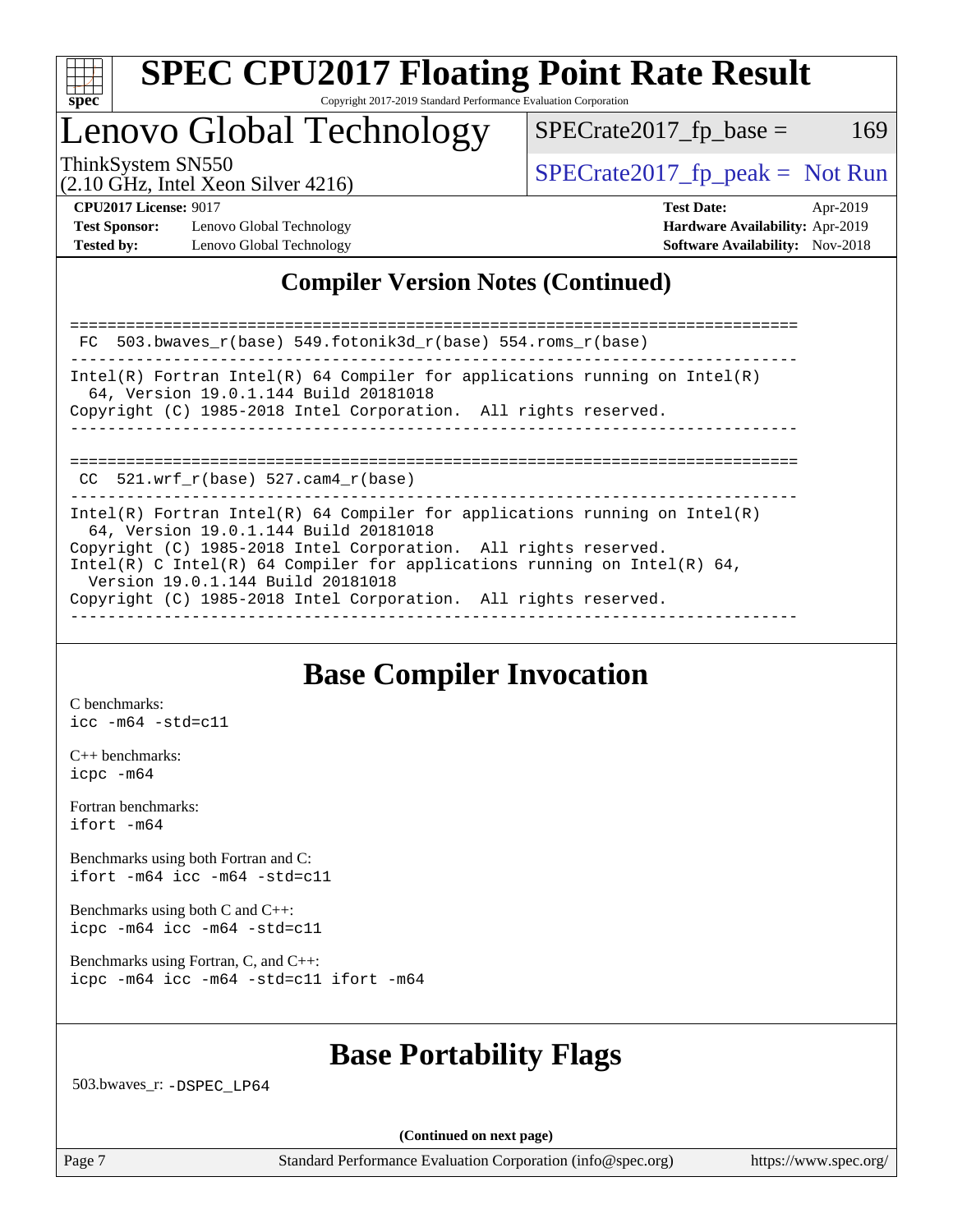

## Lenovo Global Technology

 $SPECTate2017<sub>fr</sub> base = 169$ 

(2.10 GHz, Intel Xeon Silver 4216)

ThinkSystem SN550<br>  $SPECrate2017$  fp\_peak = Not Run

**[Test Sponsor:](http://www.spec.org/auto/cpu2017/Docs/result-fields.html#TestSponsor)** Lenovo Global Technology **[Hardware Availability:](http://www.spec.org/auto/cpu2017/Docs/result-fields.html#HardwareAvailability)** Apr-2019 **[Tested by:](http://www.spec.org/auto/cpu2017/Docs/result-fields.html#Testedby)** Lenovo Global Technology **[Software Availability:](http://www.spec.org/auto/cpu2017/Docs/result-fields.html#SoftwareAvailability)** Nov-2018

**[CPU2017 License:](http://www.spec.org/auto/cpu2017/Docs/result-fields.html#CPU2017License)** 9017 **[Test Date:](http://www.spec.org/auto/cpu2017/Docs/result-fields.html#TestDate)** Apr-2019

### **[Base Portability Flags \(Continued\)](http://www.spec.org/auto/cpu2017/Docs/result-fields.html#BasePortabilityFlags)**

 507.cactuBSSN\_r: [-DSPEC\\_LP64](http://www.spec.org/cpu2017/results/res2019q2/cpu2017-20190429-13115.flags.html#suite_basePORTABILITY507_cactuBSSN_r_DSPEC_LP64) 508.namd\_r: [-DSPEC\\_LP64](http://www.spec.org/cpu2017/results/res2019q2/cpu2017-20190429-13115.flags.html#suite_basePORTABILITY508_namd_r_DSPEC_LP64) 510.parest\_r: [-DSPEC\\_LP64](http://www.spec.org/cpu2017/results/res2019q2/cpu2017-20190429-13115.flags.html#suite_basePORTABILITY510_parest_r_DSPEC_LP64) 511.povray\_r: [-DSPEC\\_LP64](http://www.spec.org/cpu2017/results/res2019q2/cpu2017-20190429-13115.flags.html#suite_basePORTABILITY511_povray_r_DSPEC_LP64) 519.lbm\_r: [-DSPEC\\_LP64](http://www.spec.org/cpu2017/results/res2019q2/cpu2017-20190429-13115.flags.html#suite_basePORTABILITY519_lbm_r_DSPEC_LP64) 521.wrf\_r: [-DSPEC\\_LP64](http://www.spec.org/cpu2017/results/res2019q2/cpu2017-20190429-13115.flags.html#suite_basePORTABILITY521_wrf_r_DSPEC_LP64) [-DSPEC\\_CASE\\_FLAG](http://www.spec.org/cpu2017/results/res2019q2/cpu2017-20190429-13115.flags.html#b521.wrf_r_baseCPORTABILITY_DSPEC_CASE_FLAG) [-convert big\\_endian](http://www.spec.org/cpu2017/results/res2019q2/cpu2017-20190429-13115.flags.html#user_baseFPORTABILITY521_wrf_r_convert_big_endian_c3194028bc08c63ac5d04de18c48ce6d347e4e562e8892b8bdbdc0214820426deb8554edfa529a3fb25a586e65a3d812c835984020483e7e73212c4d31a38223) 526.blender\_r: [-DSPEC\\_LP64](http://www.spec.org/cpu2017/results/res2019q2/cpu2017-20190429-13115.flags.html#suite_basePORTABILITY526_blender_r_DSPEC_LP64) [-DSPEC\\_LINUX](http://www.spec.org/cpu2017/results/res2019q2/cpu2017-20190429-13115.flags.html#b526.blender_r_baseCPORTABILITY_DSPEC_LINUX) [-funsigned-char](http://www.spec.org/cpu2017/results/res2019q2/cpu2017-20190429-13115.flags.html#user_baseCPORTABILITY526_blender_r_force_uchar_40c60f00ab013830e2dd6774aeded3ff59883ba5a1fc5fc14077f794d777847726e2a5858cbc7672e36e1b067e7e5c1d9a74f7176df07886a243d7cc18edfe67) 527.cam4\_r: [-DSPEC\\_LP64](http://www.spec.org/cpu2017/results/res2019q2/cpu2017-20190429-13115.flags.html#suite_basePORTABILITY527_cam4_r_DSPEC_LP64) [-DSPEC\\_CASE\\_FLAG](http://www.spec.org/cpu2017/results/res2019q2/cpu2017-20190429-13115.flags.html#b527.cam4_r_baseCPORTABILITY_DSPEC_CASE_FLAG) 538.imagick\_r: [-DSPEC\\_LP64](http://www.spec.org/cpu2017/results/res2019q2/cpu2017-20190429-13115.flags.html#suite_basePORTABILITY538_imagick_r_DSPEC_LP64) 544.nab\_r: [-DSPEC\\_LP64](http://www.spec.org/cpu2017/results/res2019q2/cpu2017-20190429-13115.flags.html#suite_basePORTABILITY544_nab_r_DSPEC_LP64) 549.fotonik3d\_r: [-DSPEC\\_LP64](http://www.spec.org/cpu2017/results/res2019q2/cpu2017-20190429-13115.flags.html#suite_basePORTABILITY549_fotonik3d_r_DSPEC_LP64) 554.roms\_r: [-DSPEC\\_LP64](http://www.spec.org/cpu2017/results/res2019q2/cpu2017-20190429-13115.flags.html#suite_basePORTABILITY554_roms_r_DSPEC_LP64)

### **[Base Optimization Flags](http://www.spec.org/auto/cpu2017/Docs/result-fields.html#BaseOptimizationFlags)**

[C benchmarks](http://www.spec.org/auto/cpu2017/Docs/result-fields.html#Cbenchmarks): [-xCORE-AVX2](http://www.spec.org/cpu2017/results/res2019q2/cpu2017-20190429-13115.flags.html#user_CCbase_f-xCORE-AVX2) [-ipo](http://www.spec.org/cpu2017/results/res2019q2/cpu2017-20190429-13115.flags.html#user_CCbase_f-ipo) [-O3](http://www.spec.org/cpu2017/results/res2019q2/cpu2017-20190429-13115.flags.html#user_CCbase_f-O3) [-no-prec-div](http://www.spec.org/cpu2017/results/res2019q2/cpu2017-20190429-13115.flags.html#user_CCbase_f-no-prec-div) [-qopt-prefetch](http://www.spec.org/cpu2017/results/res2019q2/cpu2017-20190429-13115.flags.html#user_CCbase_f-qopt-prefetch) [-ffinite-math-only](http://www.spec.org/cpu2017/results/res2019q2/cpu2017-20190429-13115.flags.html#user_CCbase_f_finite_math_only_cb91587bd2077682c4b38af759c288ed7c732db004271a9512da14a4f8007909a5f1427ecbf1a0fb78ff2a814402c6114ac565ca162485bbcae155b5e4258871) [-qopt-mem-layout-trans=4](http://www.spec.org/cpu2017/results/res2019q2/cpu2017-20190429-13115.flags.html#user_CCbase_f-qopt-mem-layout-trans_fa39e755916c150a61361b7846f310bcdf6f04e385ef281cadf3647acec3f0ae266d1a1d22d972a7087a248fd4e6ca390a3634700869573d231a252c784941a8)

[C++ benchmarks:](http://www.spec.org/auto/cpu2017/Docs/result-fields.html#CXXbenchmarks)

[-xCORE-AVX2](http://www.spec.org/cpu2017/results/res2019q2/cpu2017-20190429-13115.flags.html#user_CXXbase_f-xCORE-AVX2) [-ipo](http://www.spec.org/cpu2017/results/res2019q2/cpu2017-20190429-13115.flags.html#user_CXXbase_f-ipo) [-O3](http://www.spec.org/cpu2017/results/res2019q2/cpu2017-20190429-13115.flags.html#user_CXXbase_f-O3) [-no-prec-div](http://www.spec.org/cpu2017/results/res2019q2/cpu2017-20190429-13115.flags.html#user_CXXbase_f-no-prec-div) [-qopt-prefetch](http://www.spec.org/cpu2017/results/res2019q2/cpu2017-20190429-13115.flags.html#user_CXXbase_f-qopt-prefetch) [-ffinite-math-only](http://www.spec.org/cpu2017/results/res2019q2/cpu2017-20190429-13115.flags.html#user_CXXbase_f_finite_math_only_cb91587bd2077682c4b38af759c288ed7c732db004271a9512da14a4f8007909a5f1427ecbf1a0fb78ff2a814402c6114ac565ca162485bbcae155b5e4258871) [-qopt-mem-layout-trans=4](http://www.spec.org/cpu2017/results/res2019q2/cpu2017-20190429-13115.flags.html#user_CXXbase_f-qopt-mem-layout-trans_fa39e755916c150a61361b7846f310bcdf6f04e385ef281cadf3647acec3f0ae266d1a1d22d972a7087a248fd4e6ca390a3634700869573d231a252c784941a8)

#### [Fortran benchmarks](http://www.spec.org/auto/cpu2017/Docs/result-fields.html#Fortranbenchmarks):

[-xCORE-AVX2](http://www.spec.org/cpu2017/results/res2019q2/cpu2017-20190429-13115.flags.html#user_FCbase_f-xCORE-AVX2) [-ipo](http://www.spec.org/cpu2017/results/res2019q2/cpu2017-20190429-13115.flags.html#user_FCbase_f-ipo) [-O3](http://www.spec.org/cpu2017/results/res2019q2/cpu2017-20190429-13115.flags.html#user_FCbase_f-O3) [-no-prec-div](http://www.spec.org/cpu2017/results/res2019q2/cpu2017-20190429-13115.flags.html#user_FCbase_f-no-prec-div) [-qopt-prefetch](http://www.spec.org/cpu2017/results/res2019q2/cpu2017-20190429-13115.flags.html#user_FCbase_f-qopt-prefetch) [-ffinite-math-only](http://www.spec.org/cpu2017/results/res2019q2/cpu2017-20190429-13115.flags.html#user_FCbase_f_finite_math_only_cb91587bd2077682c4b38af759c288ed7c732db004271a9512da14a4f8007909a5f1427ecbf1a0fb78ff2a814402c6114ac565ca162485bbcae155b5e4258871) [-qopt-mem-layout-trans=4](http://www.spec.org/cpu2017/results/res2019q2/cpu2017-20190429-13115.flags.html#user_FCbase_f-qopt-mem-layout-trans_fa39e755916c150a61361b7846f310bcdf6f04e385ef281cadf3647acec3f0ae266d1a1d22d972a7087a248fd4e6ca390a3634700869573d231a252c784941a8) [-auto](http://www.spec.org/cpu2017/results/res2019q2/cpu2017-20190429-13115.flags.html#user_FCbase_f-auto) [-nostandard-realloc-lhs](http://www.spec.org/cpu2017/results/res2019q2/cpu2017-20190429-13115.flags.html#user_FCbase_f_2003_std_realloc_82b4557e90729c0f113870c07e44d33d6f5a304b4f63d4c15d2d0f1fab99f5daaed73bdb9275d9ae411527f28b936061aa8b9c8f2d63842963b95c9dd6426b8a) [-align array32byte](http://www.spec.org/cpu2017/results/res2019q2/cpu2017-20190429-13115.flags.html#user_FCbase_align_array32byte_b982fe038af199962ba9a80c053b8342c548c85b40b8e86eb3cc33dee0d7986a4af373ac2d51c3f7cf710a18d62fdce2948f201cd044323541f22fc0fffc51b6)

[Benchmarks using both Fortran and C](http://www.spec.org/auto/cpu2017/Docs/result-fields.html#BenchmarksusingbothFortranandC):

[-xCORE-AVX2](http://www.spec.org/cpu2017/results/res2019q2/cpu2017-20190429-13115.flags.html#user_CC_FCbase_f-xCORE-AVX2) [-ipo](http://www.spec.org/cpu2017/results/res2019q2/cpu2017-20190429-13115.flags.html#user_CC_FCbase_f-ipo) [-O3](http://www.spec.org/cpu2017/results/res2019q2/cpu2017-20190429-13115.flags.html#user_CC_FCbase_f-O3) [-no-prec-div](http://www.spec.org/cpu2017/results/res2019q2/cpu2017-20190429-13115.flags.html#user_CC_FCbase_f-no-prec-div) [-qopt-prefetch](http://www.spec.org/cpu2017/results/res2019q2/cpu2017-20190429-13115.flags.html#user_CC_FCbase_f-qopt-prefetch) [-ffinite-math-only](http://www.spec.org/cpu2017/results/res2019q2/cpu2017-20190429-13115.flags.html#user_CC_FCbase_f_finite_math_only_cb91587bd2077682c4b38af759c288ed7c732db004271a9512da14a4f8007909a5f1427ecbf1a0fb78ff2a814402c6114ac565ca162485bbcae155b5e4258871) [-qopt-mem-layout-trans=4](http://www.spec.org/cpu2017/results/res2019q2/cpu2017-20190429-13115.flags.html#user_CC_FCbase_f-qopt-mem-layout-trans_fa39e755916c150a61361b7846f310bcdf6f04e385ef281cadf3647acec3f0ae266d1a1d22d972a7087a248fd4e6ca390a3634700869573d231a252c784941a8) [-auto](http://www.spec.org/cpu2017/results/res2019q2/cpu2017-20190429-13115.flags.html#user_CC_FCbase_f-auto) [-nostandard-realloc-lhs](http://www.spec.org/cpu2017/results/res2019q2/cpu2017-20190429-13115.flags.html#user_CC_FCbase_f_2003_std_realloc_82b4557e90729c0f113870c07e44d33d6f5a304b4f63d4c15d2d0f1fab99f5daaed73bdb9275d9ae411527f28b936061aa8b9c8f2d63842963b95c9dd6426b8a) [-align array32byte](http://www.spec.org/cpu2017/results/res2019q2/cpu2017-20190429-13115.flags.html#user_CC_FCbase_align_array32byte_b982fe038af199962ba9a80c053b8342c548c85b40b8e86eb3cc33dee0d7986a4af373ac2d51c3f7cf710a18d62fdce2948f201cd044323541f22fc0fffc51b6)

[Benchmarks using both C and C++](http://www.spec.org/auto/cpu2017/Docs/result-fields.html#BenchmarksusingbothCandCXX): [-xCORE-AVX2](http://www.spec.org/cpu2017/results/res2019q2/cpu2017-20190429-13115.flags.html#user_CC_CXXbase_f-xCORE-AVX2) [-ipo](http://www.spec.org/cpu2017/results/res2019q2/cpu2017-20190429-13115.flags.html#user_CC_CXXbase_f-ipo) [-O3](http://www.spec.org/cpu2017/results/res2019q2/cpu2017-20190429-13115.flags.html#user_CC_CXXbase_f-O3) [-no-prec-div](http://www.spec.org/cpu2017/results/res2019q2/cpu2017-20190429-13115.flags.html#user_CC_CXXbase_f-no-prec-div) [-qopt-prefetch](http://www.spec.org/cpu2017/results/res2019q2/cpu2017-20190429-13115.flags.html#user_CC_CXXbase_f-qopt-prefetch) [-ffinite-math-only](http://www.spec.org/cpu2017/results/res2019q2/cpu2017-20190429-13115.flags.html#user_CC_CXXbase_f_finite_math_only_cb91587bd2077682c4b38af759c288ed7c732db004271a9512da14a4f8007909a5f1427ecbf1a0fb78ff2a814402c6114ac565ca162485bbcae155b5e4258871) [-qopt-mem-layout-trans=4](http://www.spec.org/cpu2017/results/res2019q2/cpu2017-20190429-13115.flags.html#user_CC_CXXbase_f-qopt-mem-layout-trans_fa39e755916c150a61361b7846f310bcdf6f04e385ef281cadf3647acec3f0ae266d1a1d22d972a7087a248fd4e6ca390a3634700869573d231a252c784941a8)

[Benchmarks using Fortran, C, and C++:](http://www.spec.org/auto/cpu2017/Docs/result-fields.html#BenchmarksusingFortranCandCXX)

```
-xCORE-AVX2 -ipo -O3 -no-prec-div -qopt-prefetch -ffinite-math-only
-qopt-mem-layout-trans=4 -auto -nostandard-realloc-lhs
-align array32byte
```